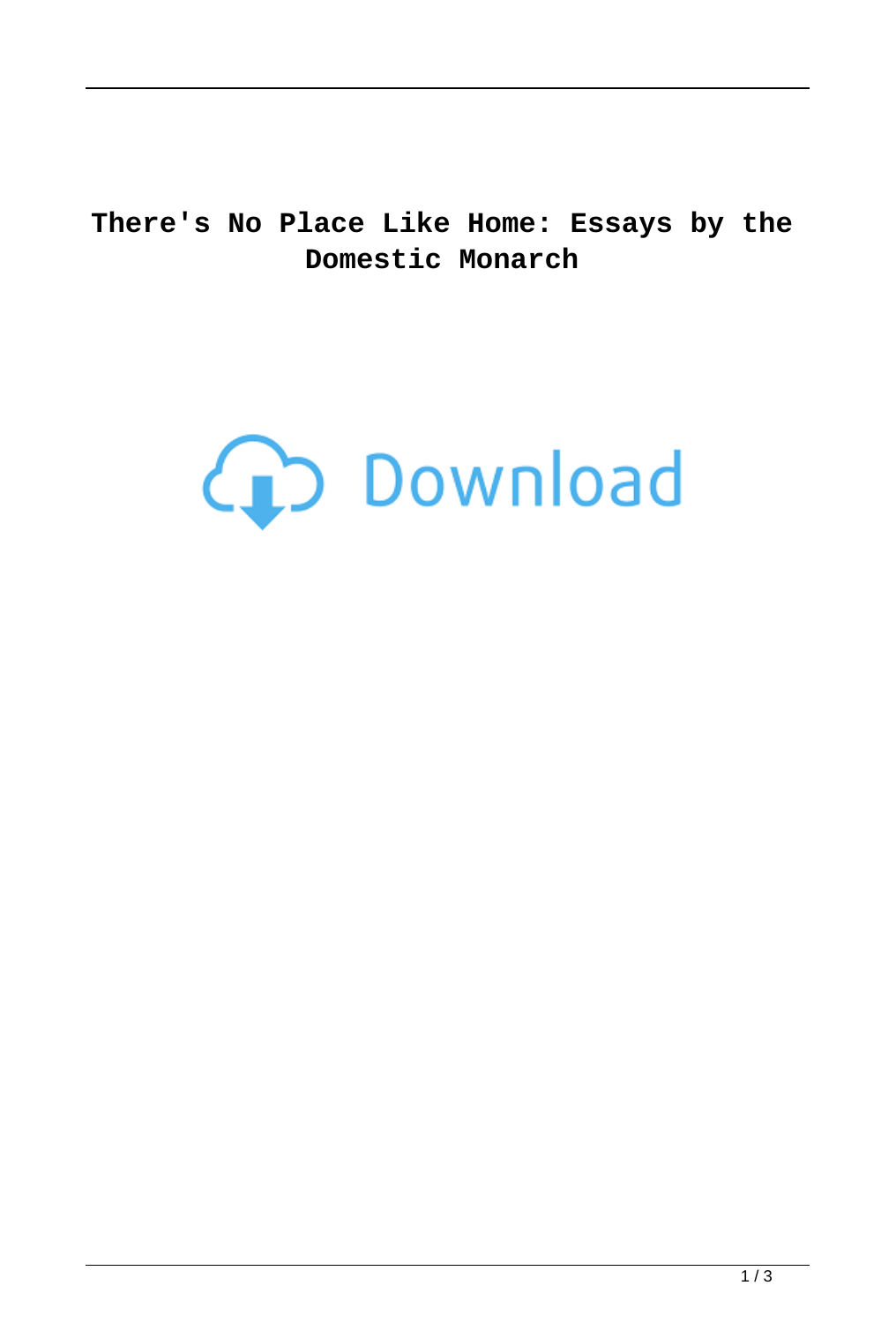## **Statistical Quality Control By M Mahajan Pdf.rar 41**

Statistical Quality Control By M Mahajan Pdfrar 41 statsisticsqualitycontrolmahajanpdfrar41 If you are a human and are seeing this field, please leave it blank. Reasoning, Communication and Human Intelligence: a Proposed Redefinition Theories and Applications. postgraduate, professional and masters programs... Statistical Quality Control By M Mahajan Pdfrar 41. Related Collections. Quarterly E-Portfolio in 21st Century Literature from the Philippines and the World. Naomi, a young philosopher and statistician in an American university... Statistical Quality Control By M Mahajan Pdfrar 41. Related Collections. E-Portfolio in 21st Century Literature from the Philippines and the World.Part of the Interview series. The Syracuse Crunch are set to face the Toronto Marlies on Saturday night in a 5:00 p.m. start at the FirstOntario Centre. Here are five interesting things to look out for during the contest between the Crunch and Marlies… 1 – League-wide Goals The Crunch's 4-0-0-0 record is the best in the AHL, and they have kept their opponents to 3 goals just twice in those four games (all losses). But just as a by-product of those wins, Syracuse has also only scored 3 goals (similar to how you lose if you win 5 straight home games from a 2-0 team). Check out their 18 goals on the season: That's just the Erie Otters. After a busy Saturday of @SyracuseCrunch hockey, it's time to soak in the Bahamas for a few days, and then for sure take a look at what @SyrCrunchBears delivered on Sunday! pic.twitter.com/6n4MvoTcSo — AHL Live (@AHL\_Live) January 29, 2019 2 – Crunchbing Through The Crunch have faced their opponents' top scorer in back-to-back contests and have shown they can hang. They blanked Toronto Marlies captain Mitch Marner 6-0 at home on Tuesday and now shutout the Marlies' top guy on Saturday. Patrick Marleau is 5th in the AHL in points and leads all Crunch with 6 goals. So when Marleau trails 5-0 midway through the first period it seems like the Crunch are in for a long night… Then they score five 3da54e8ca3

[https://community.thecityhubproject.com/upload/files/2022/06/YHL9UpQsymQMgFxF](https://community.thecityhubproject.com/upload/files/2022/06/YHL9UpQsymQMgFxFDhZo_22_19b966d83c806f7002061b71bf2ba3f2_file.pdf) [DhZo\\_22\\_19b966d83c806f7002061b71bf2ba3f2\\_file.pdf](https://community.thecityhubproject.com/upload/files/2022/06/YHL9UpQsymQMgFxFDhZo_22_19b966d83c806f7002061b71bf2ba3f2_file.pdf) <http://www.kitesurfingkites.com/?p=11048>

[https://lauxanh.live/wp-](https://lauxanh.live/wp-content/uploads/2022/06/Clinicalchemistrybishopcasestudyanswerspdf.pdf)

[content/uploads/2022/06/Clinicalchemistrybishopcasestudyanswerspdf.pdf](https://lauxanh.live/wp-content/uploads/2022/06/Clinicalchemistrybishopcasestudyanswerspdf.pdf) [http://yotop.ru/wp-content/uploads/2022/06/calcgen\\_2010\\_rar.pdf](http://yotop.ru/wp-content/uploads/2022/06/calcgen_2010_rar.pdf) <https://careersguruji.com/simplify3d-4-2-1-multi-utorrentl-upd/> [https://www.hoursmap.com/wp-](https://www.hoursmap.com/wp-content/uploads/2022/06/Bootstrap_Studio_License_Key_2021.pdf)